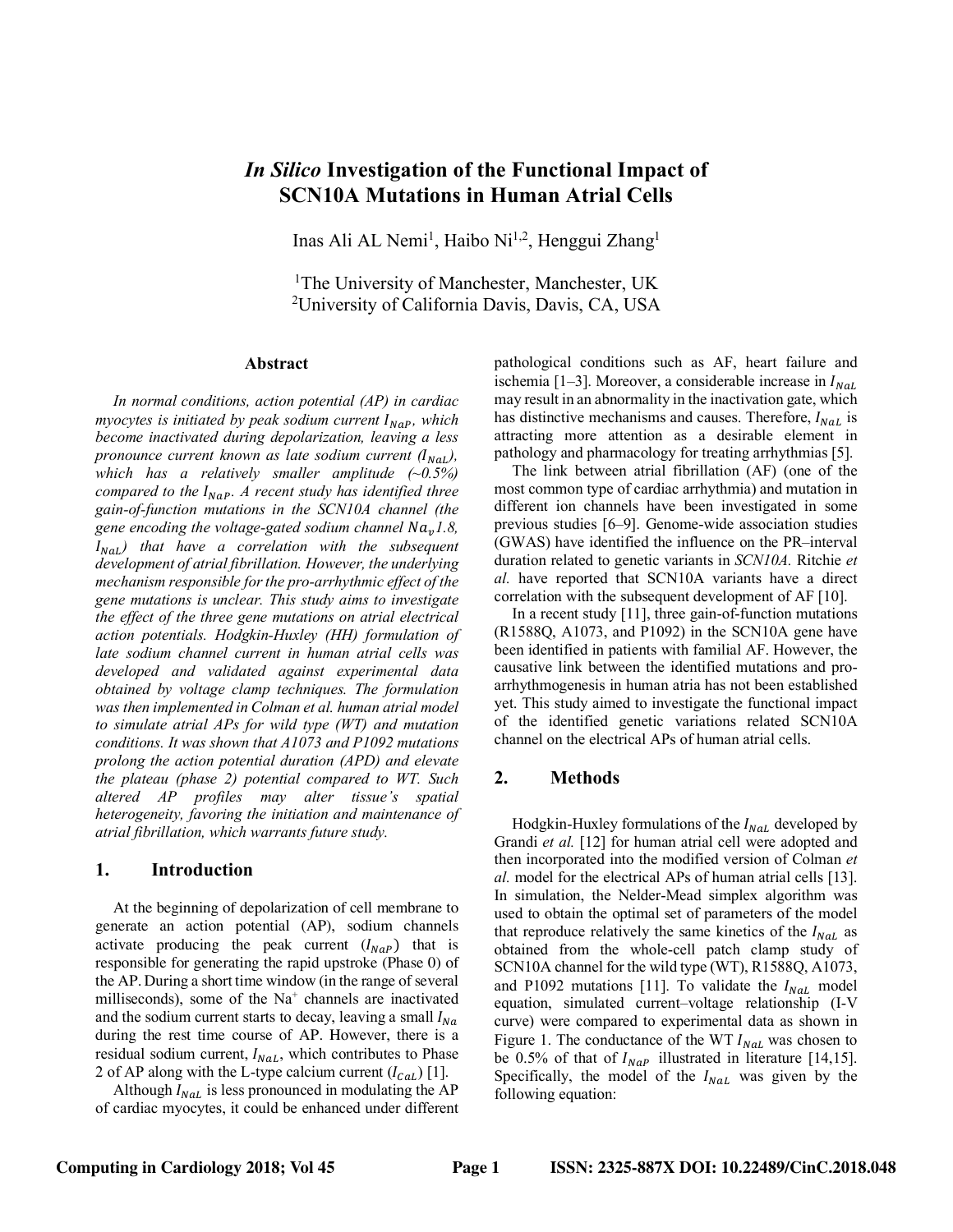$$
I_{N a L} = G_{N a L} \times m_L^3 (A_f \times h_L + A_s \times j_L)(V_m - E_{N a})
$$
 (1)

where  $G_{\text{N}aL}$  is the maximum conductance of the channel,  $m<sub>L</sub>$  is the activation gate,  $h<sub>L</sub>$  and j<sub>L</sub> are the fast and slow inactivation gates respectively,  $A_f$  and  $A_s$  are the fractions of fast and slow inactivation gates respectively,  $V_m$  is the membrane potential, and  $E_{Na}$  is the reversal potential of the channel.

The  $I_{Nal}$  was then included to the total ionic current  $I_{ion}$ that describe the change in the membrane potential:

$$
\frac{dV_m}{dt} = -\frac{l_{ion}}{c_m} \tag{2}
$$

where  $V_m$  and  $C_m$  are the membrane potential and capacitance respectively. This equation can be integrated to obtain the AP.

To generate the electrical APs, the atrial single cell model was paced at the basic cycle length (BCL) of 1000 ms for 30 s to ensure the steady-state was reached before AP recorded for analysis. The effects of the SCN10A channel mutations on the AP morphology and duration were investigated. In addition, the impact of the genetic variation on the APD and plateau potential were quantified. The restitution properties of action potential duration at 90% repolarisation  $(APD_{90})$  were also computed.



Figure 1. Simulated and experimental I-V curves of  $I_{NaL}$ normalised to the maximal peak currents. Symbol with error bars represent the experimental data from [10] whilst lines show the simulation results.

## **3. Results**

### **3.1. Effects of SCN10A mutations on action potential**

The effects of the mutations on AP and corresponding time course of other ion channels during AP are shown in

Figure 2. The action potential duration (APD) was prolonged by P1092 and A1073 mutations more than R1588Q mutation at a BCL of 1000 ms (Figure 2). The SCN10A mutations slowed down the AP repolarisation in phase1 and phase 2, resulting in an elevated plateau potential to more positive value (from 3 mV for WT to 8 and 9 mV for A1073 and P1092 respectively). The computed  $APD_{90}$  and plateau potential values of the simulated AP for the WT and SCN10A mutations are summurised in Figure 3.

Also, P1092 and A1073 mutations increased the intracellular calcium concentrations  $[Ca<sup>2+</sup>]$  compared with WT. This indirect effect is due to the reverse mode of Na<sup>+</sup>- Ca<sup>2+</sup> exchanger with Ca<sup>2+</sup> actually entering the cell to recover more  $Na<sup>+</sup>$  entered through  $Na<sup>+</sup>$ channels. The main function of Na<sup>+</sup>- Ca<sup>2+</sup> exchanger is to remove Ca<sup>2+</sup> from cardiac myocytes by using the electrochemical gradient of  $Na<sup>+</sup>$  (forward mode).

Increased intracellular  $Ca^{2+}$  can increase the probability of early after-depolarizations (EADs), therefore increase the risk of arrhythmia and could have effects on reentry mechanisms.

In addition, A0173/P1092 mutations exhibited an increase in the peak of sodium current  $I_{Nap}$ . However, no noticeable change was marked in R1588Q condition (Figure 2).



Figure 2. Effects of the SCN10A mutations on the AP of human atrial myocytes paced at 1 Hz (Ai), with the time course of intracellular  $[Ca^{2+}]_i$  (Aii), and time course of current traces for  $I_{\text{NaL}}$  (Aiii) and  $I_{\text{Na}}$  (Aiv).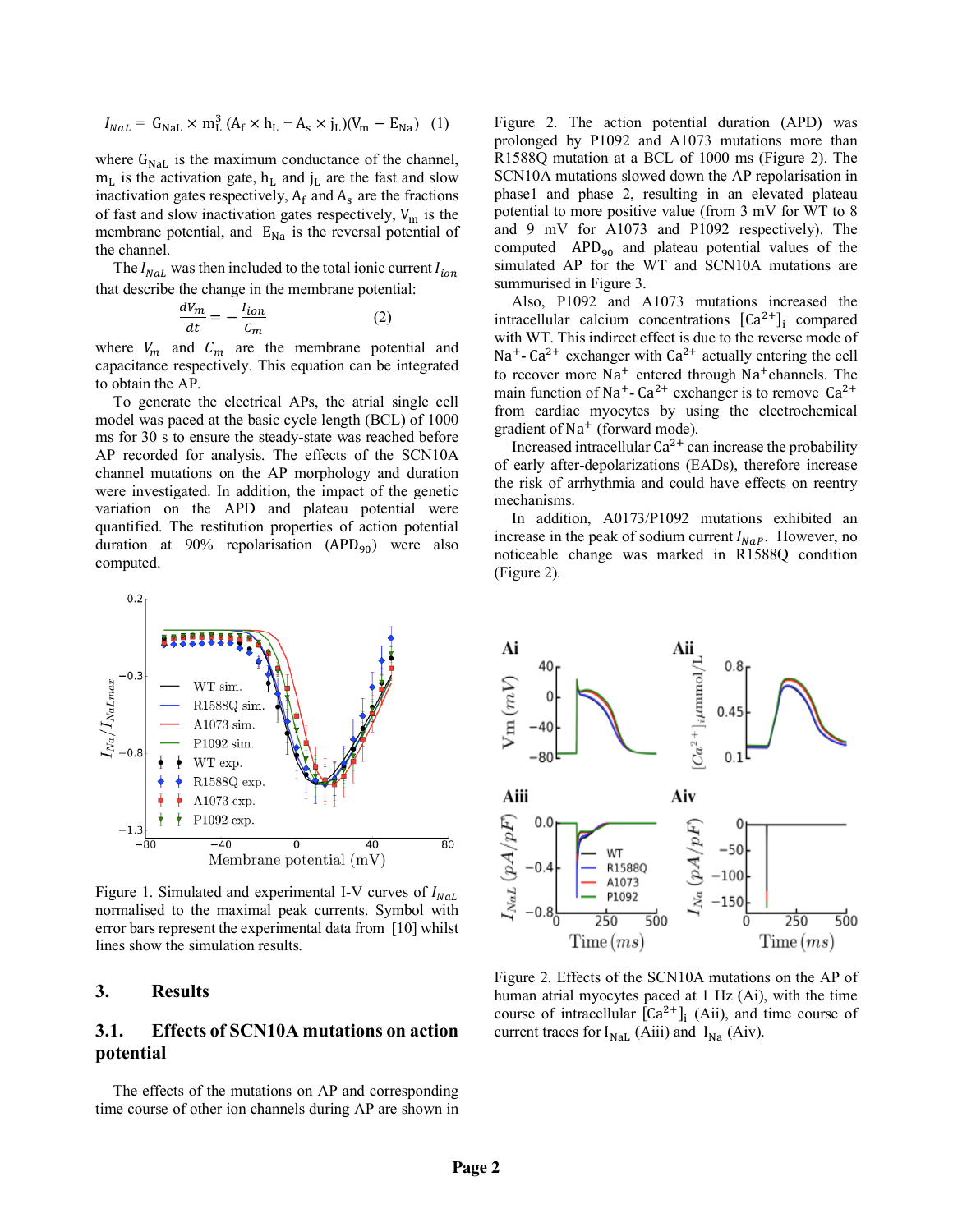

Figure 3. Summary of effect of the SCN10A mutations on the APD<sub>90</sub> (A) and plateau potential. (B). Plateau potential, quantified from the membrane potential within 10 ms to 50 ms after applying the external stimulus current.

# **3.2. Effect of SCN10A mutations on APD restitution properties**

S1-S2 protocol was used in order to determine the effect of SCN10A mutations on the APD restitution properties of human cardiac myocytes. The model was paced at 1 Hz by a train of S1 stimuli. Then S2 stimulus was applied with a range of time interval delay.

The results illustrated that the gain-of-function mutations altered the rate dependent of APD and steepened the slop of APD restitution curves in the model compared with the WT condition (Figure 5). The maximum APD restitution slope was nearly unchanged for R1588Q variant but steepened for A1073 and P1092 conditions.



Figure 4: Simulated effects of SCN10A mutations on the APD restitution curves of human atrial myocytes. (Ai)

 $APD<sub>90</sub>$  Restitution curves of WT and mutations. APD values plotted against the diastolic interval (DI). (Aii) Maximum slope of APD restitution curves.

#### **4. Discussion**

Colman *et al.* model of human atrial cells has been updated to incorporate the late sodium current  $I_{NGL}$ . The new model has been used to investigate the effect of SCN10A gene mutations on electrical function of human atrial cells.

Our results showed that P1092 and A1073 variants prolonged the  $APD_{90}$  which resulting in steepened the APD restitution curves with increased the maximal slope, whereas R1588Q restitution curve remined unchanged from the WT. The longer AP and increase intracellular sodium concentration  $Na<sup>+</sup>$  that cause  $Ca<sup>2+</sup>$  overload in cardiomyocytes may increase the risk of AF [16,17].

In conclusion, the impact of SCN10A mutations on APD<sub>90</sub> and the intracellular  $[Ca^{2+}]_i$  could have important implications to understand the mechanisms behind which mutations enhance atrial function and influence susceptibility to AF.

### **Acknowledgements**

This project was funded by Jazan University, Jazan, Kingdom in Saudi Arabia.

### **References**

- [1] Poulet C, Wettwer E, Grunnet M, Jespersen T, Fabritz L, Matschke K, et al. Late sodium current in human atrial cardiomyocytes from patients in sinus rhythm and atrial fibrillation. PLoS One 2015;10:e0131432.
- [2] Makielski JC. Late sodium current: A mechanism for angina, heart failure, and arrhythmia. Trends Cardiovasc. Med.2016;26:115–22.
- [3] Belardinelli L, Liu G, Smith-Maxwell C, Wang W-Q, El-Bizri N, Hirakawa R, et al. A novel, potent, and selective inhibitor of cardiac late sodium current suppresses experimental arrhythmias. J. Pharmacol. Exp. Ther. 2013;344:23–32.
- [4] Trenor B, Cardona K, Gomez JF, Rajamani S, Ferrero JM, Belardinelli L, et al. Simulation and mechanistic investigation of the arrhythmogenic role of the late sodium current in human heart failure. PLoS One 2012;7:11–3.
- [5] Karagueuzian HS, Pezhouman A, Angelini M, Olcese R. Enhanced late Na and Ca currents as effective antiarrhythmic drug targets. Front. Pharmacol. 2017;8:36.
- [6] Ulbricht W. Sodium channel inactivation: molecular determinants and modulation. Physiol. Rev. 2005;85:1271– 301.
- [7] Hong K, Xiong Q. Genetic basis of atrial fibrillation. Curr. Opin. Cardiol. 2014;29:220–6.
- [8] Olesen MS, Nielsen MW, Haunsø S, Svendsen JH. Atrial fibrillation: the role of common and rare genetic variants. Eur. J. Hum. Genet. [Internet] 2014;22:297–306.